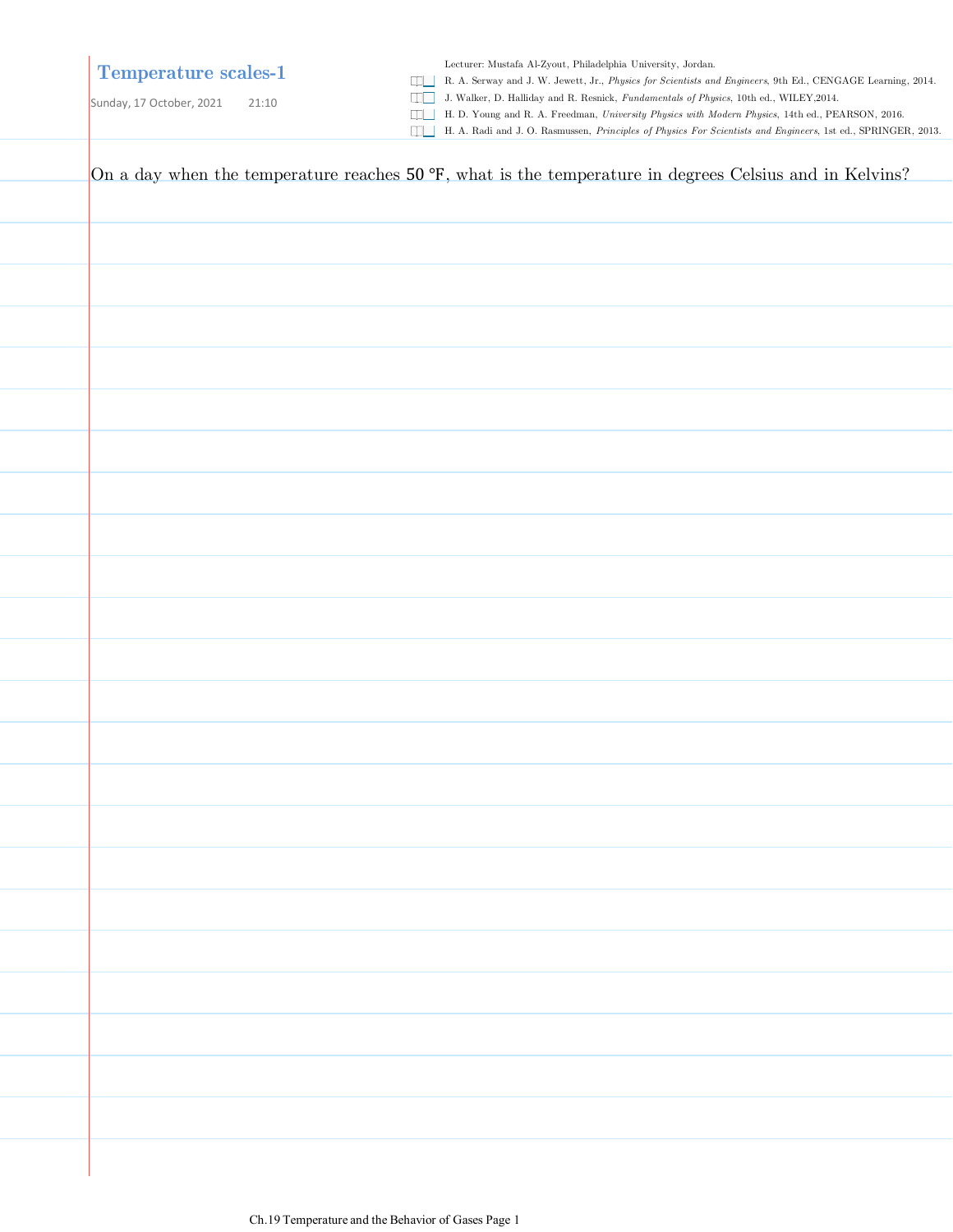### **Temperature scales-2**

Sunday, 17 October, 2021 21:10

Lecturer: Mustafa Al-Zyout, Philadelphia University, Jordan.

- R. A. Serway and J. W. Jewett, Jr., *Physics for Scientists and Engineers*, 9th Ed., CENGAGE Learning, 2014.
- J. Walker, D. Halliday and R. Resnick, *Fundamentals of Physics*, 10th ed., WILEY,2014.
- H. D. Young and R. A. Freedman, *University Physics with Modern Physics*, 14th ed., PEARSON, 2016.
- H. A. Radi and J. O. Rasmussen, *Principles of Physics For Scientists and Engineers*, 1st ed., SPRINGER, 2013.

The normal boiling point of nitrogen is -195.75 °C.

- What is this temperature in Kelvin and in Fahrenheit?
- If the temperature changes from −195.75 ℃ to −100 ℃*,* find the change in the temperature on the Fahrenheit scale.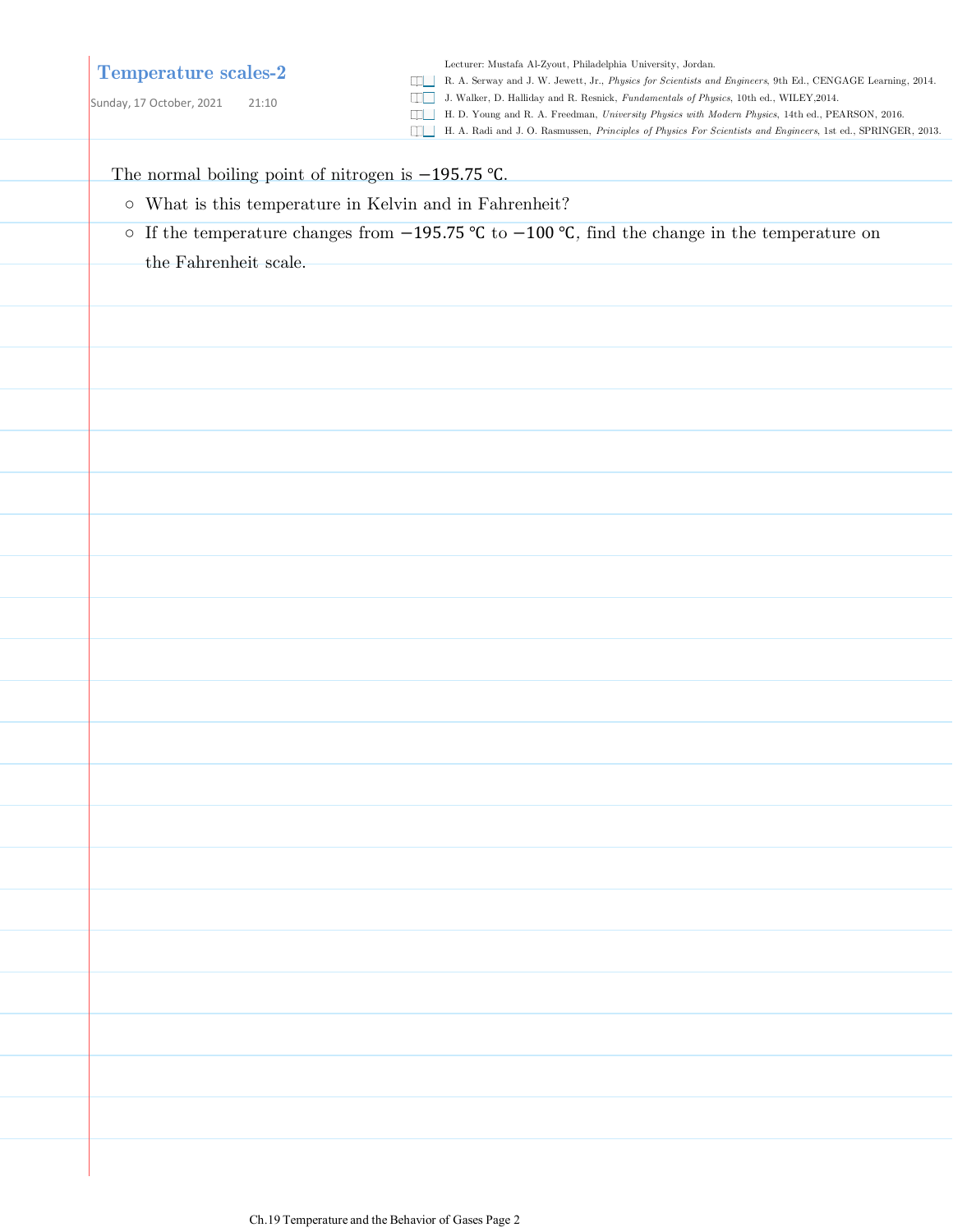## **Temperature scales-3**

Sunday, 17 October, 2021 21:10

Lecturer: Mustafa Al-Zyout, Philadelphia University, Jordan.

R. A. Serway and J. W. Jewett, Jr., *Physics for Scientists and Engineers*, 9th Ed., CENGAGE Learning, 2014.

J. Walker, D. Halliday and R. Resnick, *Fundamentals of Physics*, 10th ed., WILEY,2014.

H. D. Young and R. A. Freedman, *University Physics with Modern Physics*, 14th ed., PEARSON, 2016.

H. A. Radi and J. O. Rasmussen, *Principles of Physics For Scientists and Engineers*, 1st ed., SPRINGER, 2013.

Consider the following pairs of materials. Which pair represents two materials, one of which is twice as hot as the other?

- boiling water at 100 ℃ , a glass of water at 50 ℃
- boiling water at 100 ℃ , frozen methane at −50 ℃
- an ice cube at −20 ℃ , flames from a circus fire-eater at 233.15 ℃
- none of those pairs.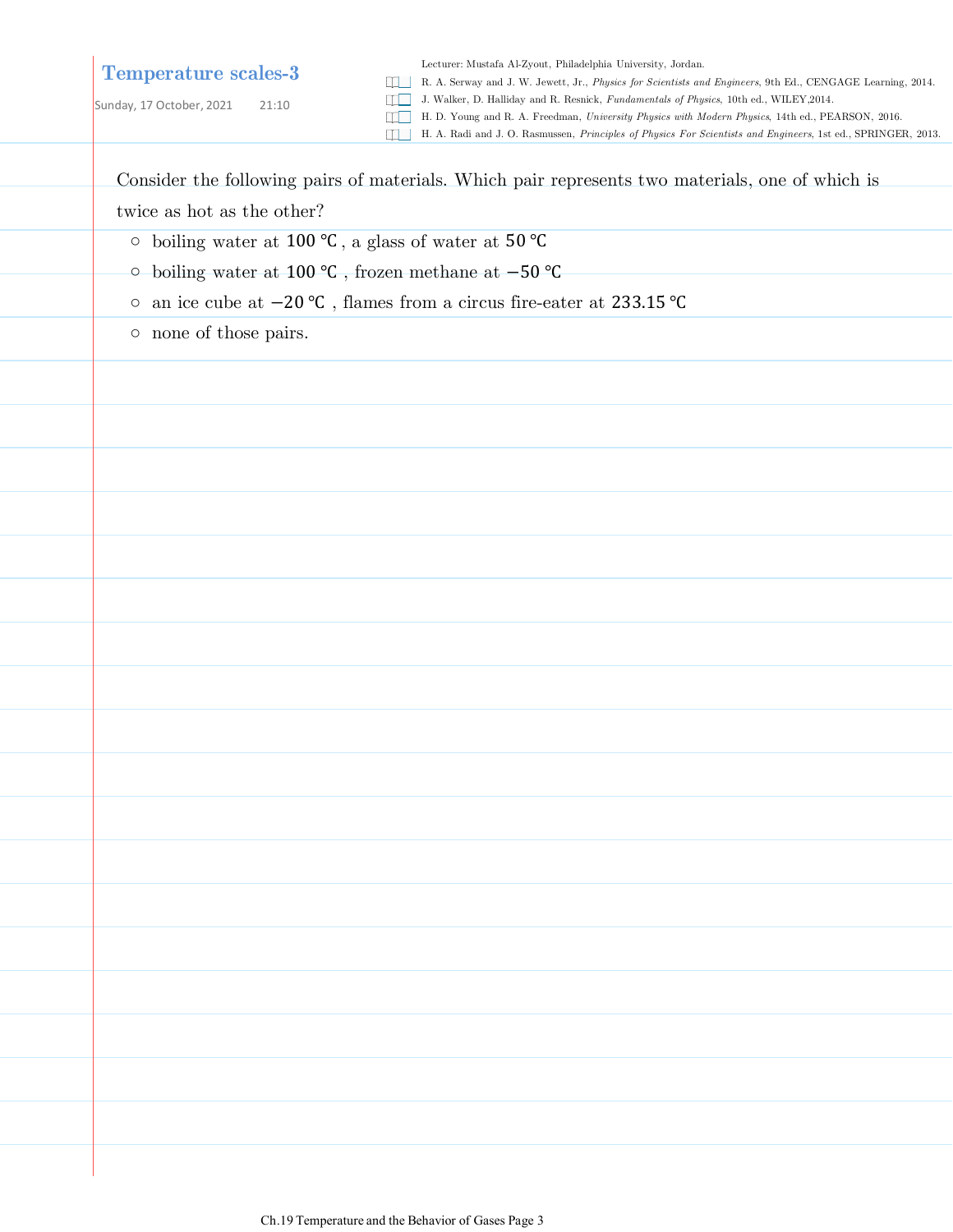# **Molecular Masses-1**

Lecturer: Mustafa Al-Zyout, Philadelphia University, Jordan.

R. A. Serway and J. W. Jewett, Jr., *Physics for Scientists and Engineers*, 9th Ed., CENGAGE Learning, 2014.

Sunday, 17 October, 2021 21:10

J. Walker, D. Halliday and R. Resnick, *Fundamentals of Physics*, 10th ed., WILEY,2014.

H. D. Young and R. A. Freedman, *University Physics with Modern Physics*, 14th ed., PEARSON, 2016.

H. A. Radi and J. O. Rasmussen, *Principles of Physics For Scientists and Engineers*, 1st ed., SPRINGER, 2013.

| $\circ$ Find the molecular masses of Carbon dioxide $CO2$ and molecular Hydrogen $H2$ . The atomic masses |  |  |  |  |
|-----------------------------------------------------------------------------------------------------------|--|--|--|--|
| of $H$ , $O$ and $C$ are: 1.008u, 15.999u and 12.011u, respectively.                                      |  |  |  |  |
| $\circ$ A tank contains 2 kg of $CO2$ gas. How many molecules are in the tank?                            |  |  |  |  |
|                                                                                                           |  |  |  |  |
|                                                                                                           |  |  |  |  |
|                                                                                                           |  |  |  |  |
|                                                                                                           |  |  |  |  |
|                                                                                                           |  |  |  |  |
|                                                                                                           |  |  |  |  |
|                                                                                                           |  |  |  |  |
|                                                                                                           |  |  |  |  |
|                                                                                                           |  |  |  |  |
|                                                                                                           |  |  |  |  |
|                                                                                                           |  |  |  |  |
|                                                                                                           |  |  |  |  |
|                                                                                                           |  |  |  |  |
|                                                                                                           |  |  |  |  |
|                                                                                                           |  |  |  |  |
|                                                                                                           |  |  |  |  |
|                                                                                                           |  |  |  |  |
|                                                                                                           |  |  |  |  |
|                                                                                                           |  |  |  |  |
|                                                                                                           |  |  |  |  |
|                                                                                                           |  |  |  |  |
|                                                                                                           |  |  |  |  |
|                                                                                                           |  |  |  |  |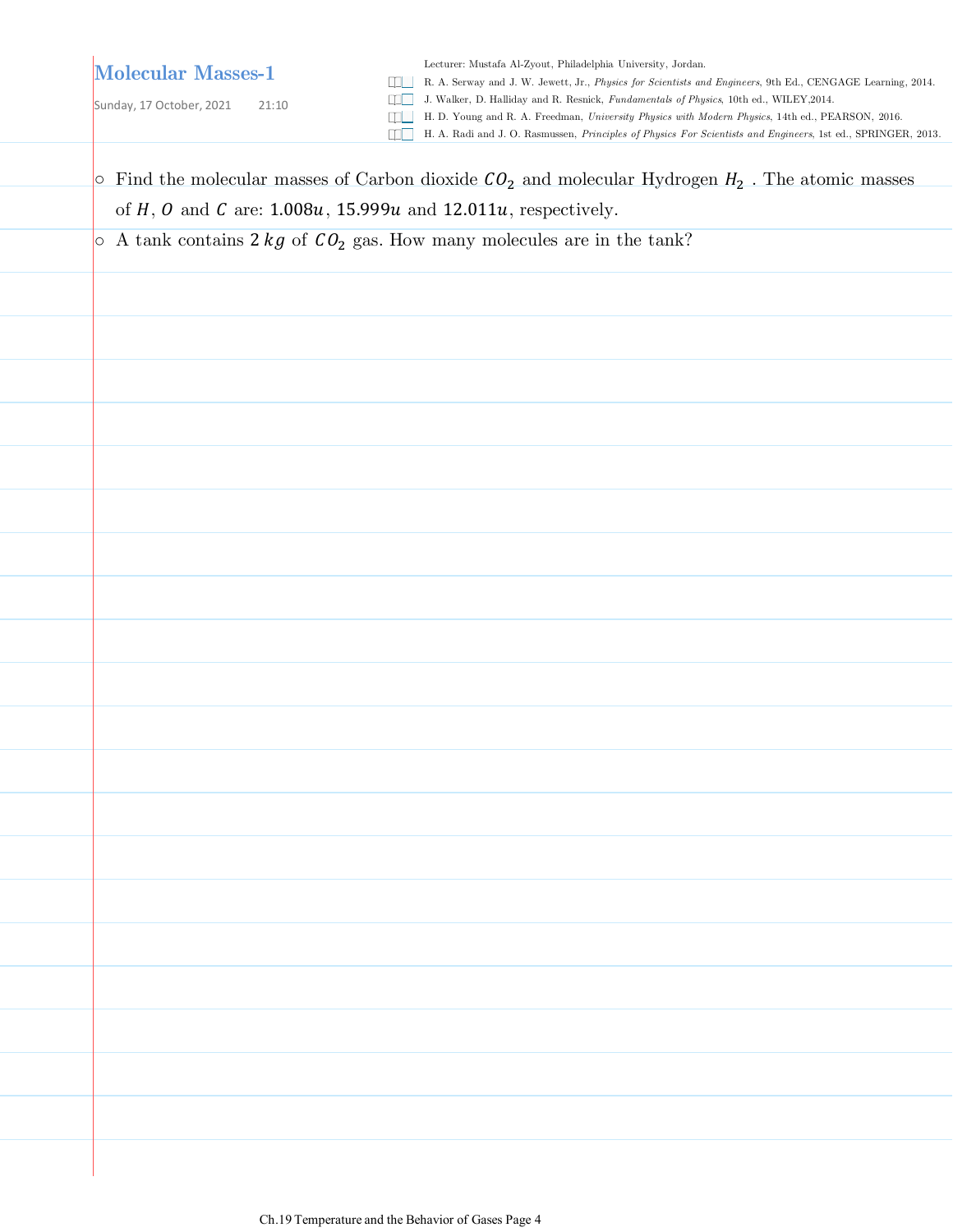**Pressure-1**

Sunday, 17 October, 2021 21:10

R. A. Serway and J. W. Jewett, Jr., *Physics for Scientists and Engineers*, 9th Ed., CENGAGE Learning, 2014.

J. Walker, D. Halliday and R. Resnick, *Fundamentals of Physics*, 10th ed., WILEY,2014.

H. D. Young and R. A. Freedman, *University Physics with Modern Physics*, 14th ed., PEARSON, 2016.

H. A. Radi and J. O. Rasmussen, *Principles of Physics For Scientists and Engineers*, 1st ed., SPRINGER, 2013.

A gas at a pressure of 10  $atm$  is in a cubical container of side 0.1  $m$ . If the pressure outside is atmospheric pressure, what is the net force on one wall of the container?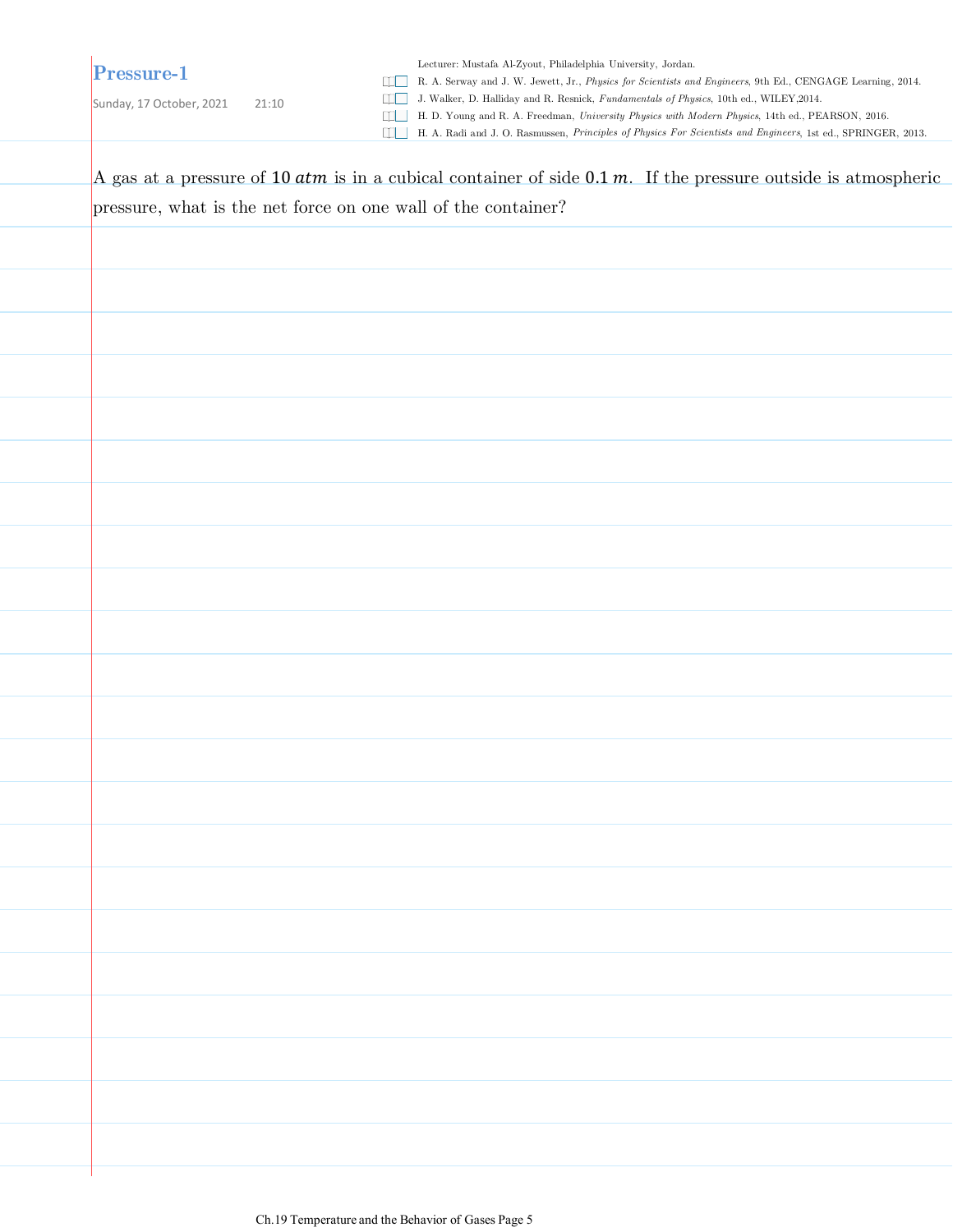## **The ideal gas law-1**

Sunday, 17 October, 2021 21:10

Lecturer: Mustafa Al-Zyout, Philadelphia University, Jordan.

R. A. Serway and J. W. Jewett, Jr., *Physics for Scientists and Engineers*, 9th Ed., CENGAGE Learning, 2014.

J. Walker, D. Halliday and R. Resnick, *Fundamentals of Physics*, 10th ed., WILEY,2014.

H. D. Young and R. A. Freedman, *University Physics with Modern Physics*, 14th ed., PEARSON, 2016.

H. A. Radi and J. O. Rasmussen, *Principles of Physics For Scientists and Engineers*, 1st ed., SPRINGER, 2013.

| What is the volume of one mole of an ideal gas at standard conditions ( $P = 1$ atm, $T_c = 0$ °C)? |
|-----------------------------------------------------------------------------------------------------|
|                                                                                                     |
|                                                                                                     |
|                                                                                                     |
|                                                                                                     |
|                                                                                                     |
|                                                                                                     |
|                                                                                                     |
|                                                                                                     |
|                                                                                                     |
|                                                                                                     |
|                                                                                                     |
|                                                                                                     |
|                                                                                                     |
|                                                                                                     |
|                                                                                                     |
|                                                                                                     |
|                                                                                                     |
|                                                                                                     |
|                                                                                                     |
|                                                                                                     |
|                                                                                                     |
|                                                                                                     |
|                                                                                                     |
|                                                                                                     |
|                                                                                                     |
|                                                                                                     |
|                                                                                                     |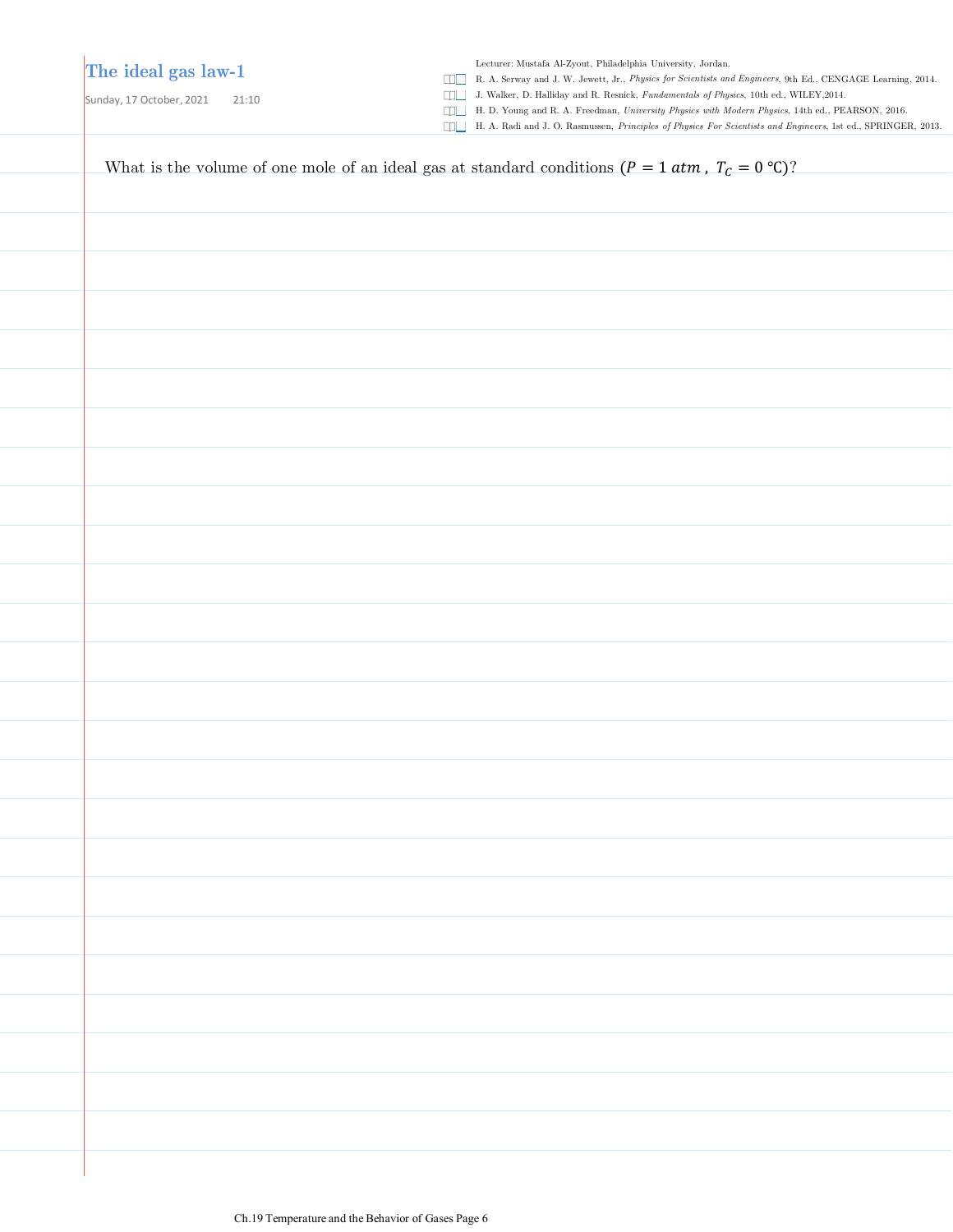### **The ideal gas law-2**

Sunday, 17 October, 2021 21:10

Lecturer: Mustafa Al-Zyout, Philadelphia University, Jordan.

R. A. Serway and J. W. Jewett, Jr., *Physics for Scientists and Engineers*, 9th Ed., CENGAGE Learning, 2014.

J. Walker, D. Halliday and R. Resnick, *Fundamentals of Physics*, 10th ed., WILEY,2014.

H. D. Young and R. A. Freedman, *University Physics with Modern Physics*, 14th ed., PEARSON, 2016.

H. A. Radi and J. O. Rasmussen, *Principles of Physics For Scientists and Engineers*, 1st ed., SPRINGER, 2013.

An ideal gas in a cylinder is initially at a temperature of 27 ℃. It is heated and allowed to expand so that its volume is doubled and its temperature is increased to 127 °C. If it was originally at a pressure 10  $atm$ , what is its new pressure?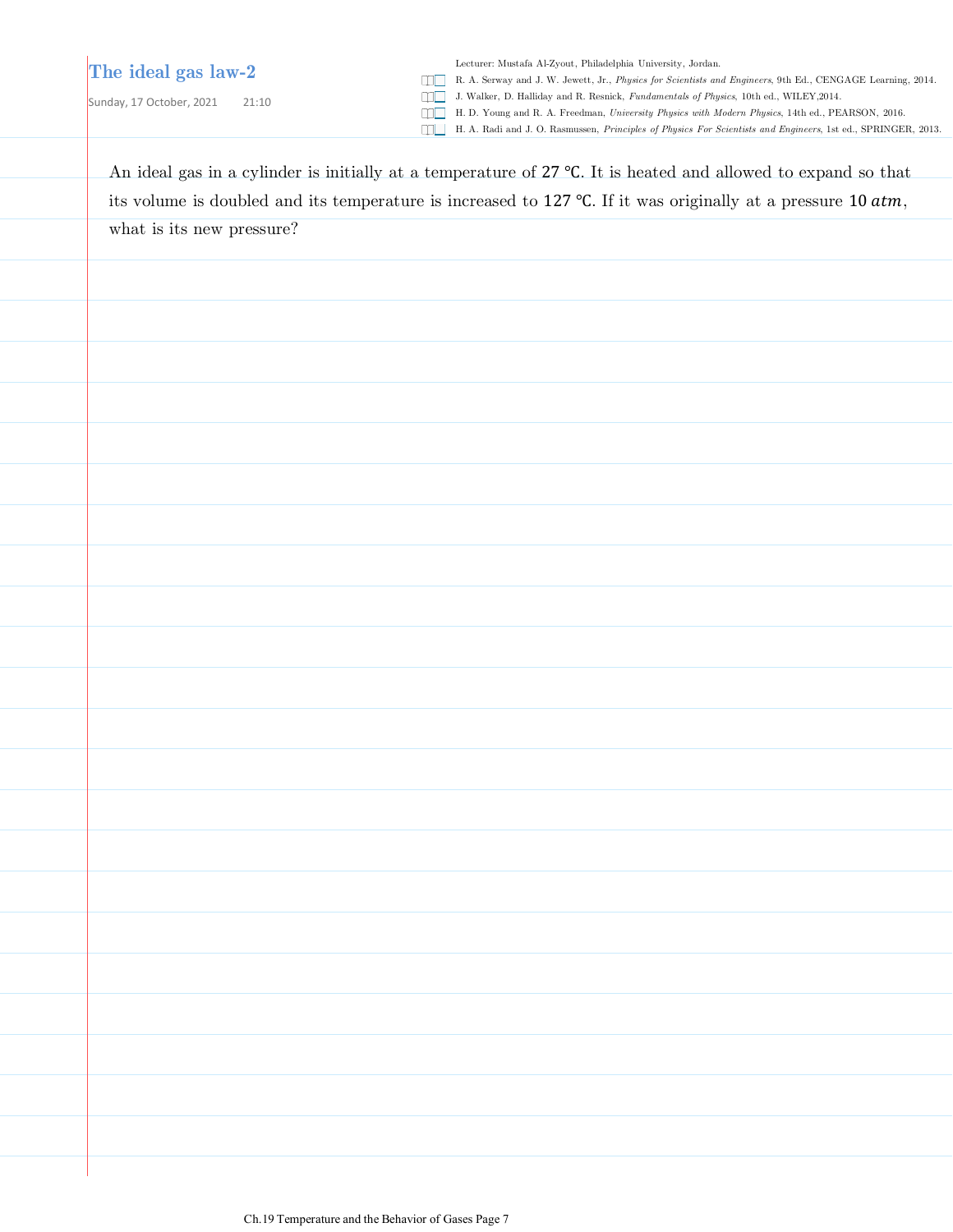#### **Temperature and Molecular Energies-1**

Sunday, 17 October, 2021 21:10

Lecturer: Mustafa Al-Zyout, Philadelphia University, Jordan.

R. A. Serway and J. W. Jewett, Jr., *Physics for Scientists and Engineers*, 9th Ed., CENGAGE Learning, 2014.

J. Walker, D. Halliday and R. Resnick, *Fundamentals of Physics*, 10th ed., WILEY,2014.

H. D. Young and R. A. Freedman, *University Physics with Modern Physics*, 14th ed., PEARSON, 2016.

H. A. Radi and J. O. Rasmussen, *Principles of Physics For Scientists and Engineers*, 1st ed., SPRINGER, 2013.

Here are five numbers: 5, 11, 32, 67, and 89.

- $\circ$  What is the average value  $(n_{avg})$  of these numbers?
- $\circ$  What is the root mean square value  $(n_{rms})$  of these numbers?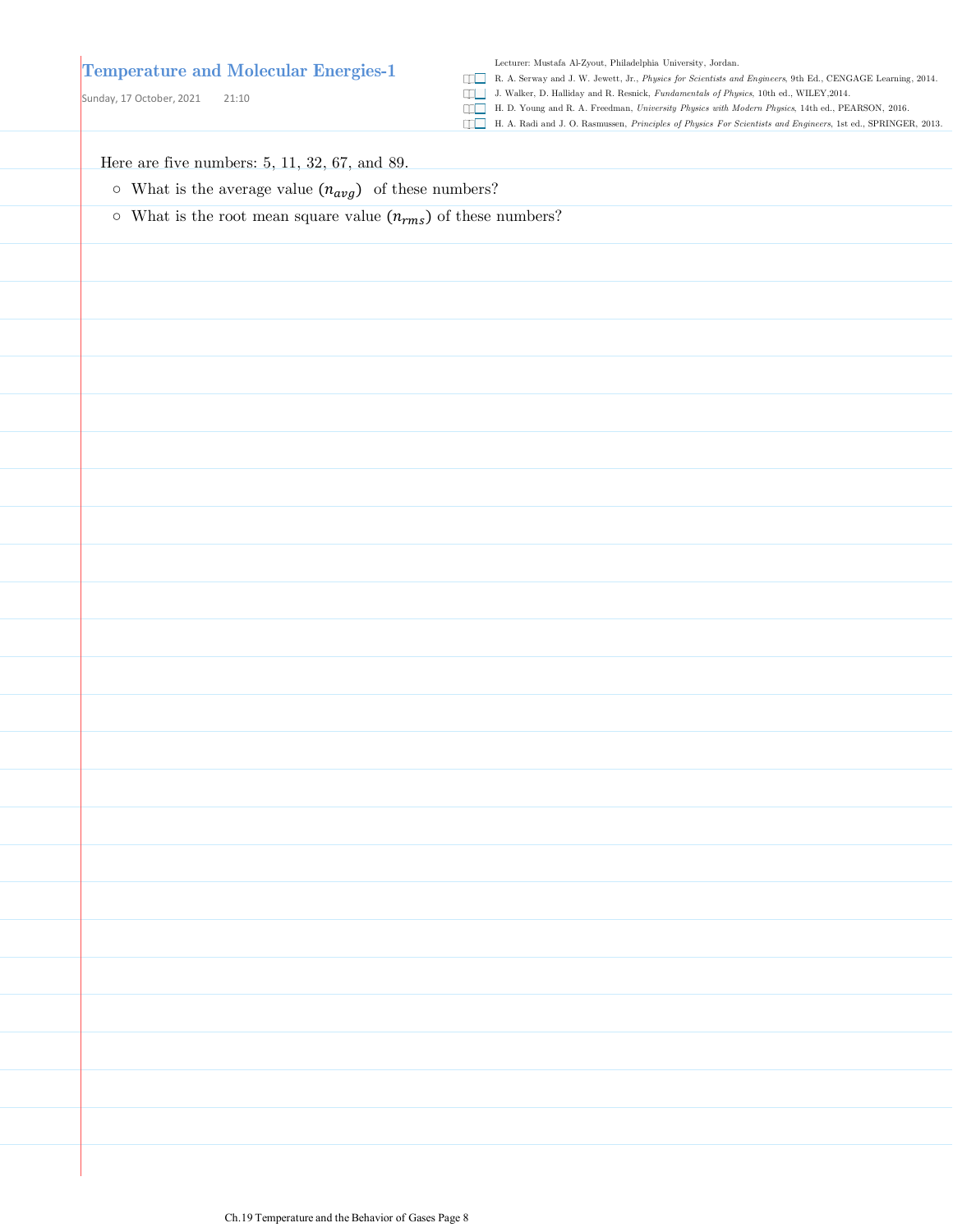| <b>Temperature and Molecular Energies-2</b><br>Sunday, 17 October, 2021<br>21:10                     | qo ka<br>$\Box \Box$ | ${\it Lecture:~Mustafa~Al-Zyout,~Philadelpha~University,~Jordan.}$<br>R. A. Serway and J. W. Jewett, Jr., Physics for Scientists and Engineers, 9th Ed., CENGAGE Learning, 2014.<br>J. Walker, D. Halliday and R. Resnick, Fundamentals of Physics, 10th ed., WILEY, 2014.<br>H. D. Young and R. A. Freedman, University Physics with Modern Physics, 14th ed., PEARSON, 2016.<br>H. A. Radi and J. O. Rasmussen, Principles of Physics For Scientists and Engineers, 1st ed., SPRINGER, 2013. |
|------------------------------------------------------------------------------------------------------|----------------------|------------------------------------------------------------------------------------------------------------------------------------------------------------------------------------------------------------------------------------------------------------------------------------------------------------------------------------------------------------------------------------------------------------------------------------------------------------------------------------------------|
| $\circ~$ What $~$ is the average kinetic energy of a hydrogen molecule at $27~^{\circ}\textrm{C}~$ ? |                      |                                                                                                                                                                                                                                                                                                                                                                                                                                                                                                |
| $\circ~$ What is the $rms$ speed ?                                                                   |                      |                                                                                                                                                                                                                                                                                                                                                                                                                                                                                                |
|                                                                                                      |                      |                                                                                                                                                                                                                                                                                                                                                                                                                                                                                                |
|                                                                                                      |                      |                                                                                                                                                                                                                                                                                                                                                                                                                                                                                                |
|                                                                                                      |                      |                                                                                                                                                                                                                                                                                                                                                                                                                                                                                                |
|                                                                                                      |                      |                                                                                                                                                                                                                                                                                                                                                                                                                                                                                                |
|                                                                                                      |                      |                                                                                                                                                                                                                                                                                                                                                                                                                                                                                                |
|                                                                                                      |                      |                                                                                                                                                                                                                                                                                                                                                                                                                                                                                                |
|                                                                                                      |                      |                                                                                                                                                                                                                                                                                                                                                                                                                                                                                                |
|                                                                                                      |                      |                                                                                                                                                                                                                                                                                                                                                                                                                                                                                                |
|                                                                                                      |                      |                                                                                                                                                                                                                                                                                                                                                                                                                                                                                                |
|                                                                                                      |                      |                                                                                                                                                                                                                                                                                                                                                                                                                                                                                                |
|                                                                                                      |                      |                                                                                                                                                                                                                                                                                                                                                                                                                                                                                                |
|                                                                                                      |                      |                                                                                                                                                                                                                                                                                                                                                                                                                                                                                                |
|                                                                                                      |                      |                                                                                                                                                                                                                                                                                                                                                                                                                                                                                                |
|                                                                                                      |                      |                                                                                                                                                                                                                                                                                                                                                                                                                                                                                                |
|                                                                                                      |                      |                                                                                                                                                                                                                                                                                                                                                                                                                                                                                                |
|                                                                                                      |                      |                                                                                                                                                                                                                                                                                                                                                                                                                                                                                                |
|                                                                                                      |                      |                                                                                                                                                                                                                                                                                                                                                                                                                                                                                                |
|                                                                                                      |                      |                                                                                                                                                                                                                                                                                                                                                                                                                                                                                                |
|                                                                                                      |                      |                                                                                                                                                                                                                                                                                                                                                                                                                                                                                                |
|                                                                                                      |                      |                                                                                                                                                                                                                                                                                                                                                                                                                                                                                                |
|                                                                                                      |                      |                                                                                                                                                                                                                                                                                                                                                                                                                                                                                                |
|                                                                                                      |                      |                                                                                                                                                                                                                                                                                                                                                                                                                                                                                                |
|                                                                                                      |                      |                                                                                                                                                                                                                                                                                                                                                                                                                                                                                                |
|                                                                                                      |                      |                                                                                                                                                                                                                                                                                                                                                                                                                                                                                                |
|                                                                                                      |                      |                                                                                                                                                                                                                                                                                                                                                                                                                                                                                                |
|                                                                                                      |                      |                                                                                                                                                                                                                                                                                                                                                                                                                                                                                                |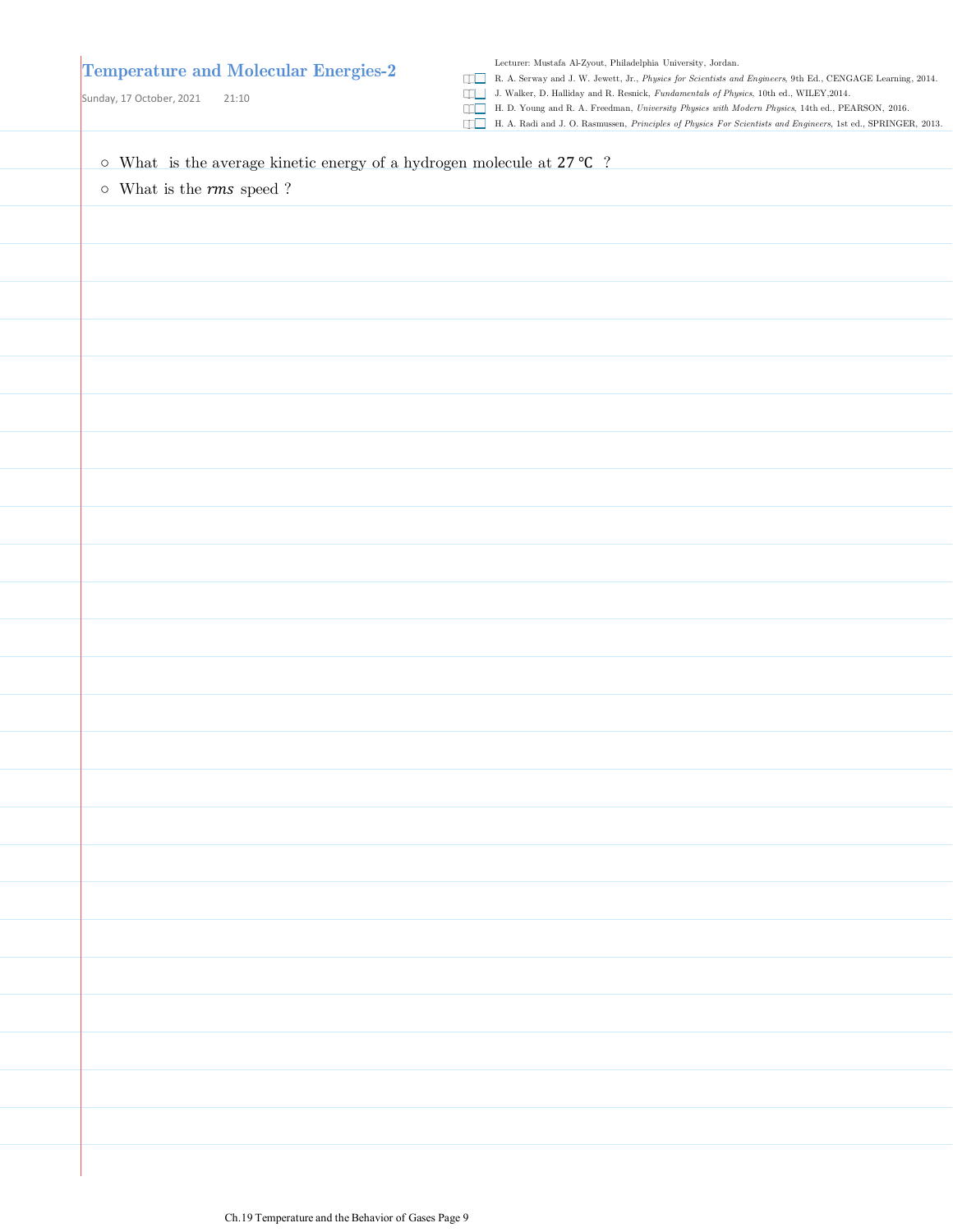# **Temperature and Molecular Energies-3**

Sunday, 17 October, 2021 21:10

Lecturer: Mustafa Al-Zyout, Philadelphia University, Jordan.

R. A. Serway and J. W. Jewett, Jr., *Physics for Scientists and Engineers*, 9th Ed., CENGAGE Learning, 2014.

J. Walker, D. Halliday and R. Resnick, *Fundamentals of Physics*, 10th ed., WILEY,2014.

H. D. Young and R. A. Freedman, *University Physics with Modern Physics*, 14th ed., PEARSON, 2016.

H. A. Radi and J. O. Rasmussen, *Principles of Physics For Scientists and Engineers*, 1st ed., SPRINGER, 2013.

| Find the ratio the rms velocities of $H_2$ and $CO_2$ molecules if both gases are at the same temperature. |
|------------------------------------------------------------------------------------------------------------|
|                                                                                                            |
|                                                                                                            |
|                                                                                                            |
|                                                                                                            |
|                                                                                                            |
|                                                                                                            |
|                                                                                                            |
|                                                                                                            |
|                                                                                                            |
|                                                                                                            |
|                                                                                                            |
|                                                                                                            |
|                                                                                                            |
|                                                                                                            |
|                                                                                                            |
|                                                                                                            |
|                                                                                                            |
|                                                                                                            |
|                                                                                                            |
|                                                                                                            |
|                                                                                                            |
|                                                                                                            |
|                                                                                                            |
|                                                                                                            |
|                                                                                                            |
|                                                                                                            |
|                                                                                                            |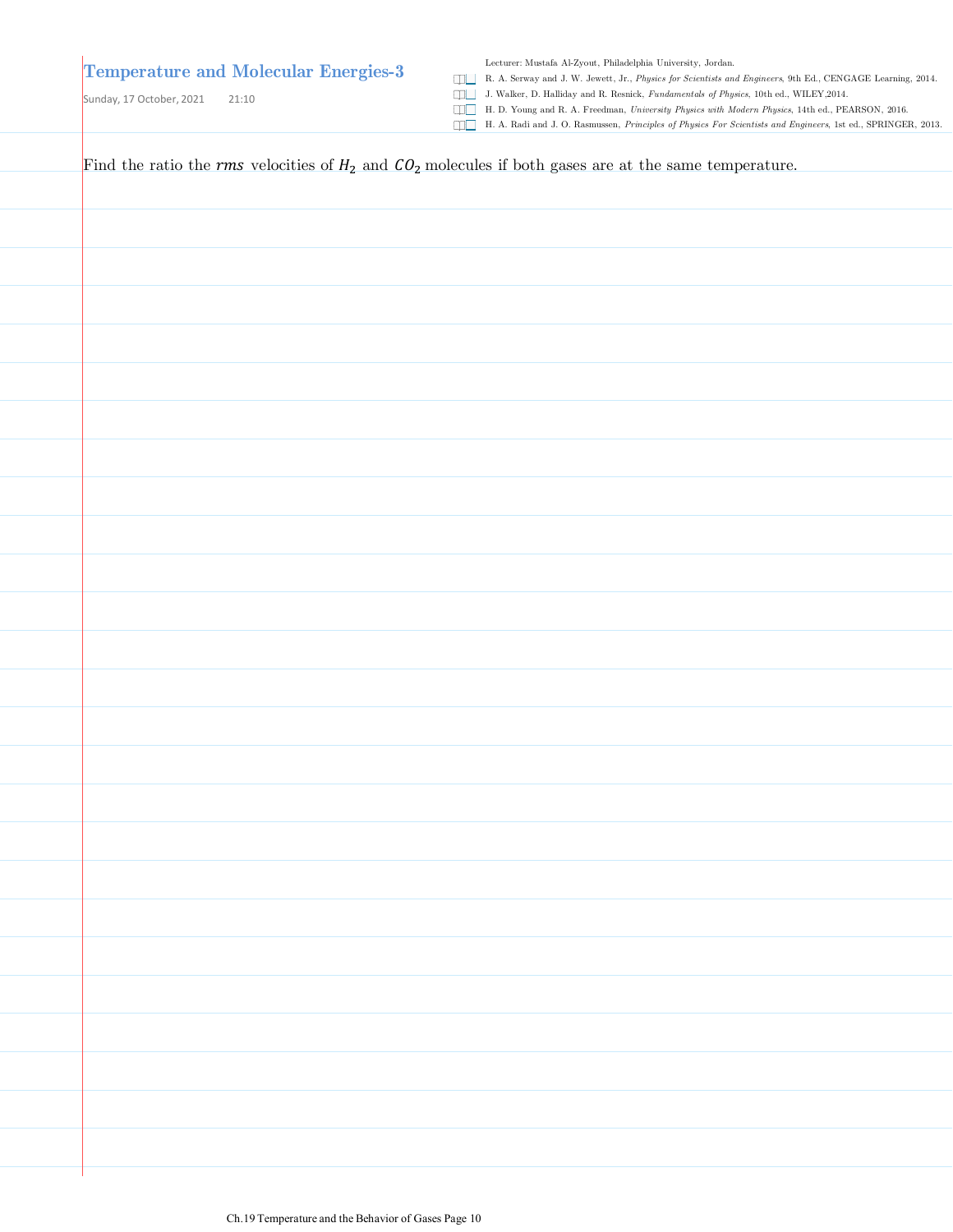# **Gas mixtures-1**

Sunday, 17 October, 2021 21:10

Lecturer: Mustafa Al-Zyout, Philadelphia University, Jordan.

R. A. Serway and J. W. Jewett, Jr., *Physics for Scientists and Engineers*, 9th Ed., CENGAGE Learning, 2014.

J. Walker, D. Halliday and R. Resnick, *Fundamentals of Physics*, 10th ed., WILEY,2014.

H. D. Young and R. A. Freedman, *University Physics with Modern Physics*, 14th ed., PEARSON, 2016.

H. A. Radi and J. O. Rasmussen, *Principles of Physics For Scientists and Engineers*, 1st ed., SPRINGER, 2013.

#### What is the partial pressure of Oxygen:

- $\circ\;$  at sea level
- $\circ$  at an altitude of 7000 m where the air pressure is 0.45  $atm$ .?